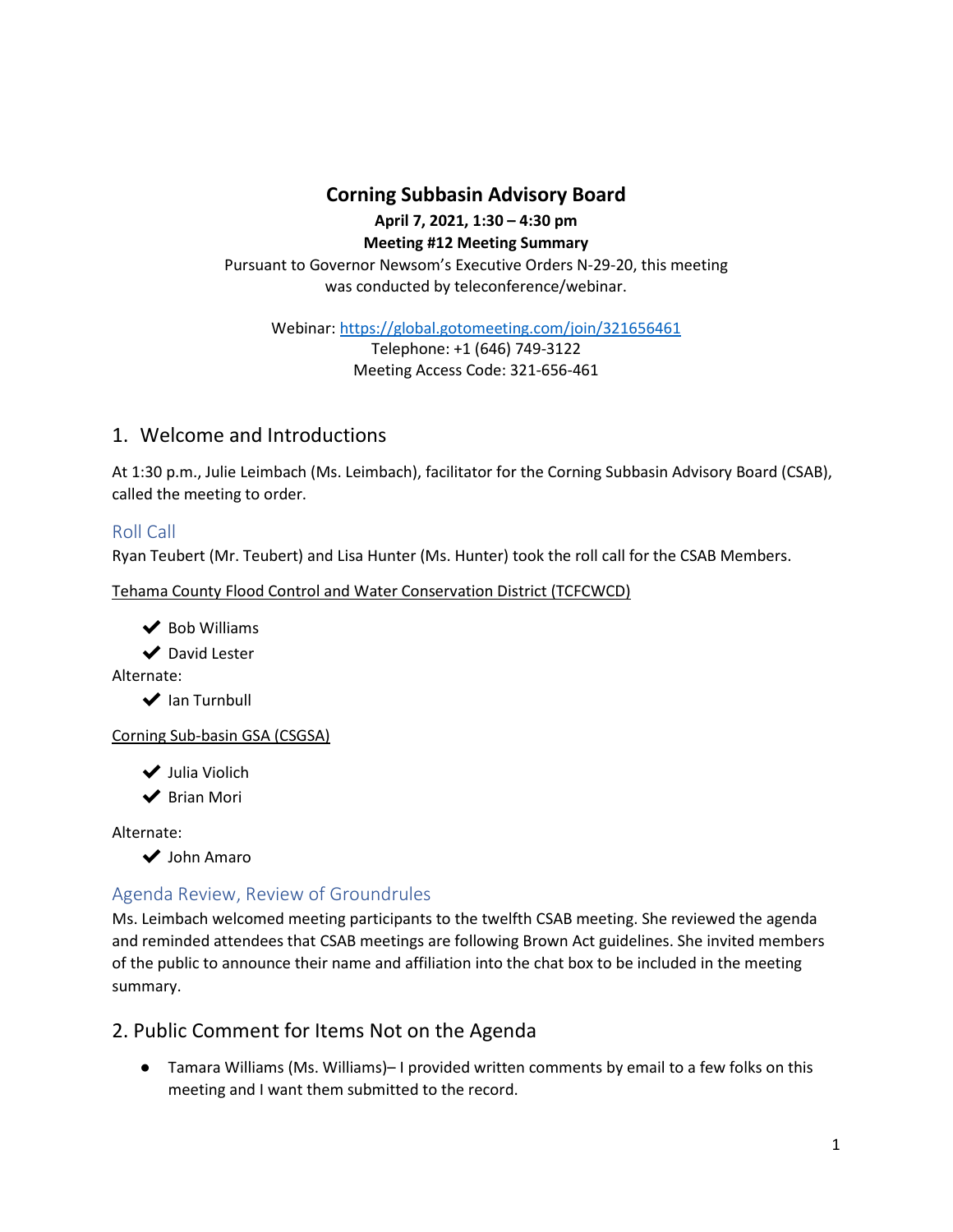# 3. Action Item: Approval of the Meeting Summary

Ms. Leimbach opened discussion and comments on the March Meeting Summary.

Brian Mori (Mr. Mori) made the motion: *The CSAB approves the CSAB March Meeting Summary*. Ian Turnbull (Mr. Turnbull) seconded the motion. Ms. Leimbach opened discussion on this motion. Hearing no comments from CSAB board members, she called a vote.

Vote:

### TCFCWCD

- Bob Williams Aye
- David Lester Aye

Alternate:

● Ian Turnbull - Aye

### CSGSA

- Julia Violich Aye
- Brian Mori Aye

Alternate:

● John Amaro – Aye

The Board unanimously approved the motion with a 6-0 vote.

## 4. GSA Updates

Mr. Teubert and Ms. Hunter reported out to the CSAB on the TCFCWCD and CSGSA, respectively.

TCFCWCD took the following actions over the last month:

- Sent out a quarterly newsletter in March to interested parties list which included an update on the Corning Subbasin.
- Outreached to the Paskenta Nomlaki Tribal Council with an update on SGMA and offered them the potential to engage and let us know how they want to be engaged.
- Outreached to Tehama County Cattleman's Association and Farm Bureau.

CSGSA took the following actions over the last month:

- Approved the Chronic Lowering of Groundwater Levels Significant and Unreasonable Conditions Statement at the March CSGSA meeting.
- Declined to approve the CSAB recommended minimum threshold, measurable objective or the undesirable results and postponed decisions.
- Approved recommendation on GSP process and adoption timeline.
- Adopted a new schedule of CSGSA to meet monthly.
- Filled the CSGSA vacancy on the CSAB with Grant Carmon.
- Replaced Lisa Hunter with Brian Mori representing stakeholders on the CSAB.

Lisa Porta, Montgomery & Associates (M&A) (Ms. Porta) reviewed interbasin coordination actions over the last month: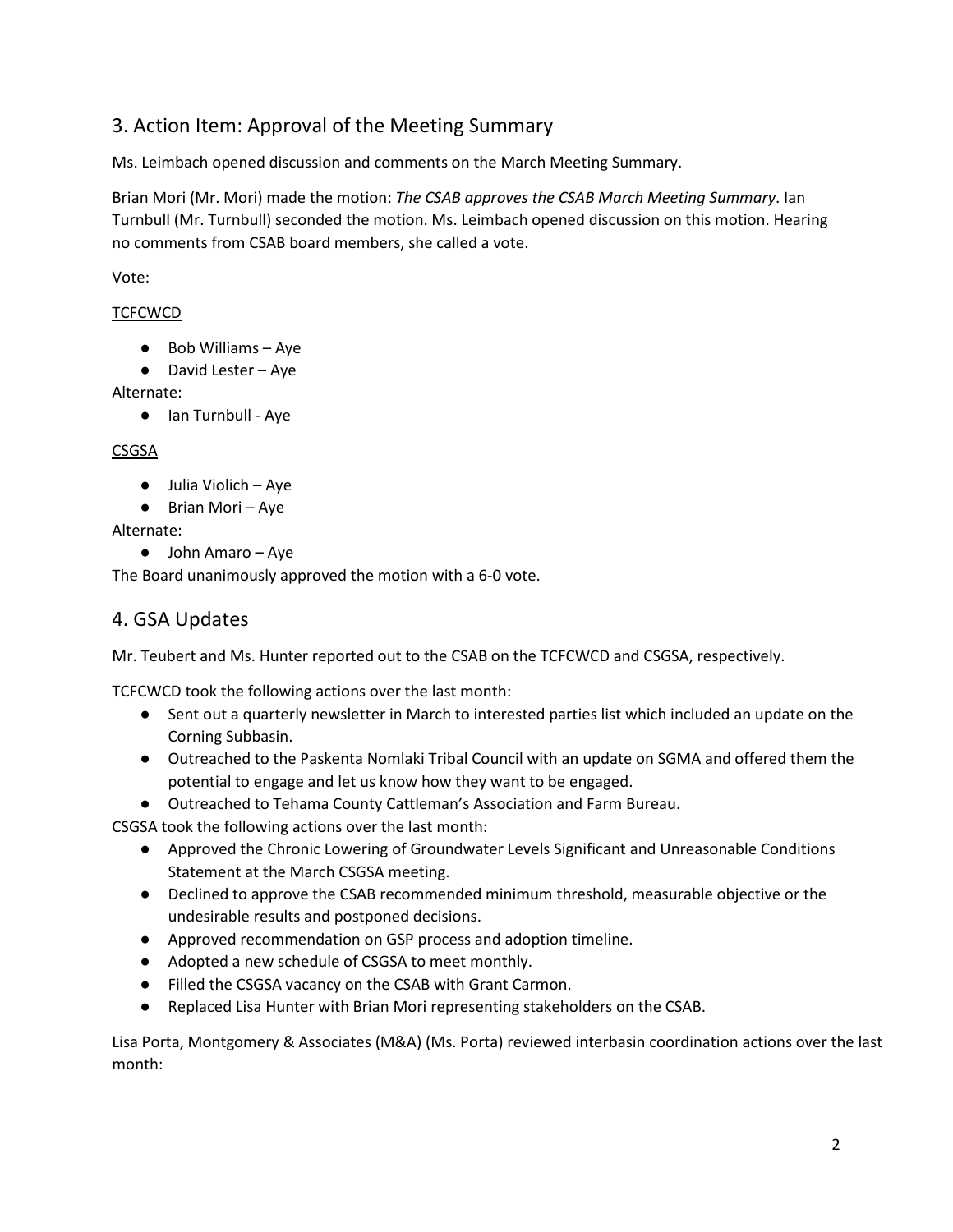- Met with Luhdorff & Scalmanini (LSCE), lead consultant for four subbasins in Tehama County, to discuss the approach to develop a coordinated data management system for the GSP. They are meeting again this month on the topic of data management systems.
- Participated in an interbasin coordination meeting between North Sacramento Valley subbasin technical consultants to strategize on a similar approach on streamflow depletion Sustainable Management Criteria (SMC). The boundaries of the subbasins are often defined by the Sacramento River and the parties want to make sure the approaches on either side of the river are similar and that they coordinate data.

# 5. Groundwater Level SMC

## Review feedback and options for path forward on groundwater level SMC

Ms. Porta reviewed updated DWR website stakeholder information and an interface to report wells going dry.

She also reviewed GSP overview and status. It will be important when setting the groundwater level SMC to consider its effects on the related streamflow depletion SMC and storage decline SMC and to some degree the subsidence SMC.

Ms. Porta thanked everyone for their feedback on the proposed Groundwater Level SMC, particularly, feedback from the Tehama Groundwater Commission Meeting. The GSP team is reviewing feedback from GSAs, CSAB, and public comments, and recommendation to further review the approach.

### CSAB Special Meeting

The GSP team is proposing to convene a special workshop on April 19, 26, or 27. The objective will be to spend more time on the Groundwater Level SMC item with the objective of making a recommendation to the GSAs for an SMC or come to general consensus on the approach.

### Discussion: CSAB comments

Board members provided the following comments and recommendations on the process:

- Our responsibility as a Board is to refine this until we get it right.
- Public workshop in-person with option to videoconference in to be more productive.
	- $\circ$  Consider how to meet COVID restrictions including videoconference for those who cannot attend and using a bigger conference room.
- Schedule subsequent workshops if the CSAB does not make enough progress in the first one.

Board members, Ian Turnbull, Steven Gruenwald provided written comments including the following comments and recommendations on developing the minimum threshold:

- The best way to set the minimum threshold is using Allan Fulton's method for agricultural and domestic wells that we think is an acceptable failure rate.
- Since the GSAs lack the data to implement Allan Fulton's method, instead, set the minimum threshold well by well by referring to 2012-2015 and add a buffer, maybe 5 ft. Rationale is that this minimum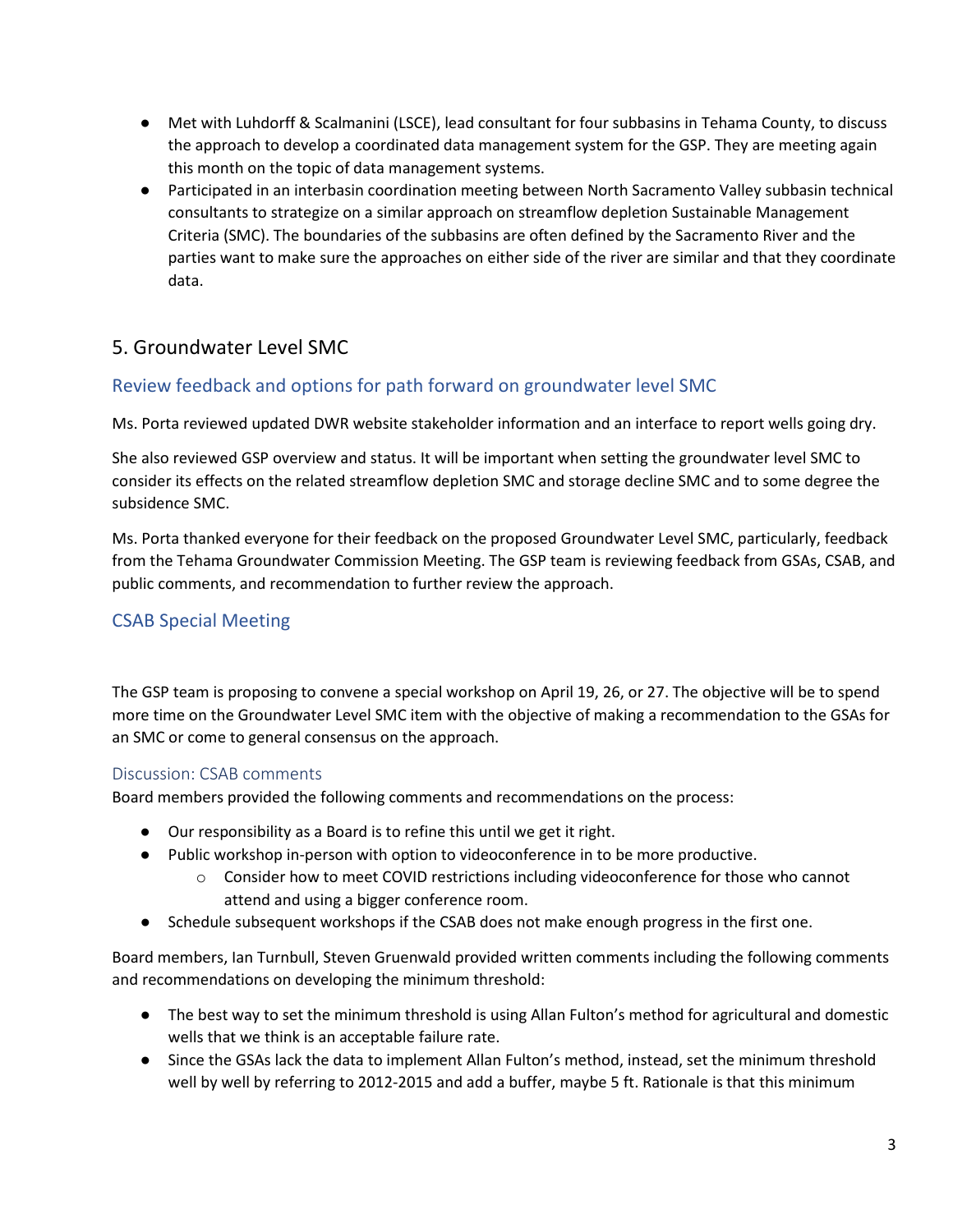threshold would protect existing agricultural and residential wells that still produced under recent drought conditions between 2012-2015.

- Request to apply the approach for undesirable results.
- Request to run a projection for each scenario using the model that is being refined to get an idea of future scenarios.
- Recommend choosing the lowest measurement and improving the monitoring network and actively reviewing it.

### Public Comment

- Ms. Williams, Landowner How will the public be notified of the special meeting?
	- $\circ$  Ryan Teubert and Lisa Hunter For Special meetings only 24-hours notice is required. Noticing will follow the regular process at least 72 hours in advance of the meeting notifications will go out to interested parties. However, the GSP team will try to notice the meeting sooner so that participants can plan to attend.

## 6. Review Subsidence SMC

### Review draft Significant and Unreasonable Conditions statement, Minimum Thresholds and Measurable Objectives, and options for Undesirable Results

Ms. Porta reviewed the revised SMC statement for subsidence with the modified wording from the last meeting.

She reviewed three options for subsidence minimum thresholds.

### CSAB Discussion of Subsidence SMC

The CSAB members proposed and agreed on the following revisions to the draft Subsidence SMC (additions are indicated with underline):

*Inelastic land subsidence that adversely impacts fixed infrastructure and is caused solely by lowering of groundwater levels occurring in the subbasin is significant and unreasonable.*

### CSAB Discussion of Minimum Threshold

CSAB Members discussed the following issues related to the Minimum Threshold:

- Measurement
	- o Remove the reference to INSAR data to keep the measurement generic and allow for changes in methodology.
- Subsidence Effects on Infrastructure
	- $\circ$  Collected input from local civil engineers which indicates there is no accepted value for subsidence affecting infrastructure.
	- o Local geologist indicates that for bridges, 2.4-feet subsidence over 30 years will deplete the clearance from the bottom of the bridge to the high water in flood conditions.
	- $\circ$  Request to consider if there are non-fixed infrastructure that could be affected by subsidence.
- Subsidence in Adjacent Subbasins
	- $\circ$  Corning experienced 0.4-ft. subsidence over 9 years without affecting infrastructure.
	- $\circ$  Colusa experienced some more significant inelastic subsidence in the southern portion of the Subbasin and may consider a higher minimum threshold. Colusa Technical Advisory Committee will be reviewing 0.5 and 0.6-feet minimum threshold subsidence per year.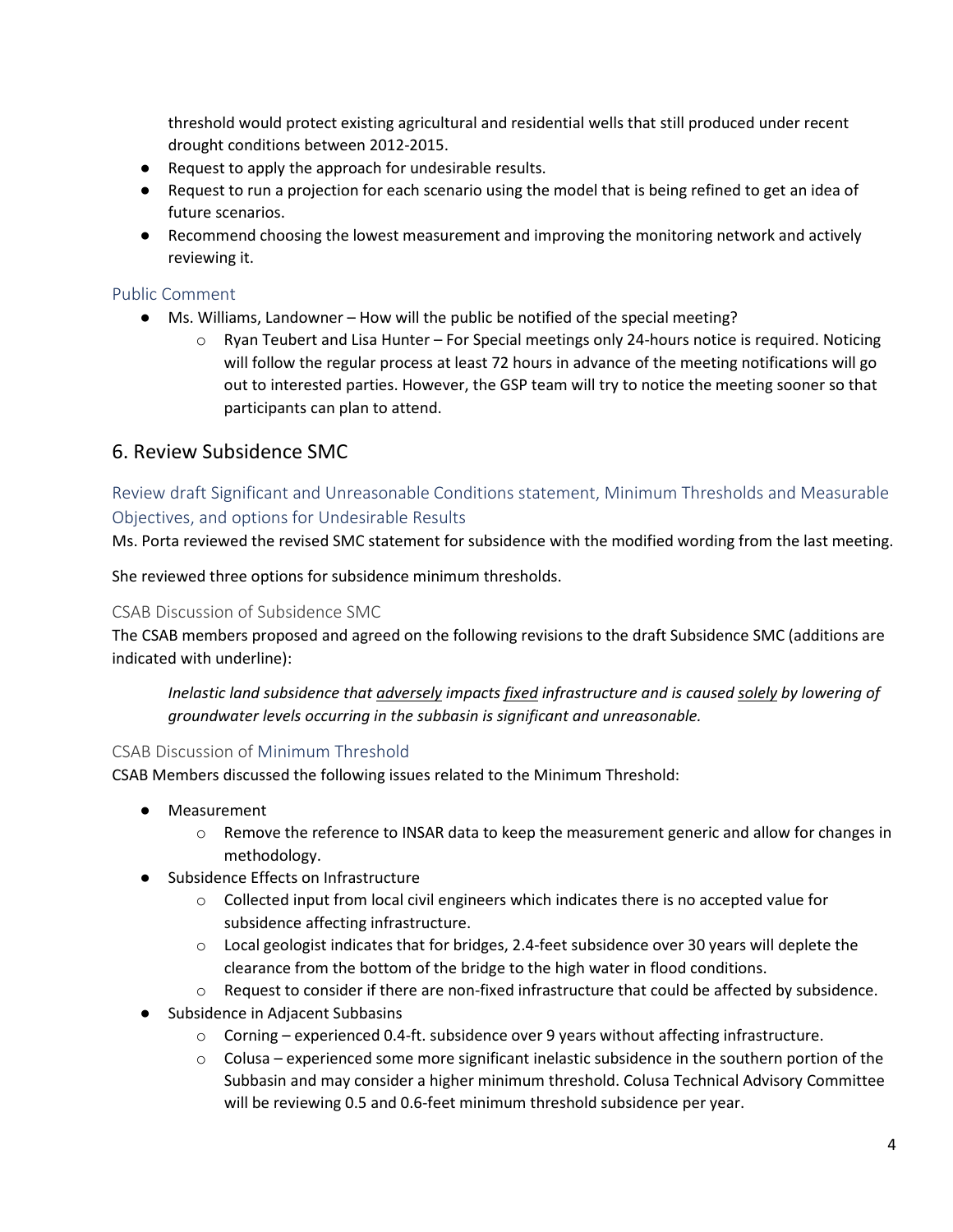- $\circ$  Tehama proposed but not yet approved 0.5-ft. subsidence minimum threshold (over a fiveyear period).
- Minimum Threshold
	- o The Corning Subbasin does not currently have a subsidence problem.
	- $\circ$  Realistically Corning Subbasin will be trying to control sustainability and land subsidence through groundwater levels and can take corrective action to avoid any subsidence. The GSAs could take pre-emptive action to reduce continued subsidence if observed.
	- $\circ$  One subsidence minimum threshold gives more flexibility across the basin.
	- $\circ$  Consider building in a buffer in the minimum threshold for subsidence so that if any one area experiences subsidence, the GSA can solve it without the whole subbasin being out of compliance.
- Distinguishing causes of subsidence
	- $\circ$  The GSP will include an explanation describing measurement of the minimum threshold and interpretation of the subsidence cause. This explanation must distinguish between subsidence caused by groundwater decline as distinguished from earthquakes or other tectonic reasons.

Ms. Porta offered the following considerations and recommendations:

- The subsidence minimum threshold is the value the GSAs do not want to cross after 2042.
- M&A does not recommend adopting different minimum thresholds for different sub-areas.
- The adjacent basins have not adopted their subsidence thresholds yet; this subbasin could be the leader. Consider there is not a substantive difference between 0.4 and 0.5-ft minimum thresholds that would cause discord between the adjacent basins.
- Consider that a 0.5 ft subsidence over five-year MT would equate to 3 ft cumulative subsidence over the 30-yr implementation horizon. This total subsidence could affect infrastructure and this may not be considered sustainable.
- A 0.5-ft over 5 years subsidence minimum threshold is more subsidence than has been experienced in this subbasin in the past.
- Inelastic subsidence means the ground surface elevation will not recover to its previous levels.

The CSAB Members came to general agreement on the following preference for a minimum threshold for subsidence and edited statement:

- Preference for 0.5 feet of subsidence over a five-year period as a minimum threshold considering the following:
	- o Alignment with adjacent subbasins using 0.5 feet subsidence as a minimum threshold.
	- $\circ$  TCFCWCD Board has expressed a preference for alignment of SMC's to the maximum extent possible for the subbasins, or portions of subbasins within the District's boundaries.
	- o Flexibility to proactively address subsidence affecting certain subregions and stay in compliance.
- Modifications to the Minimum Threshold for Subsidence: *The minimum threshold for subsidence solely due to lowered groundwater elevations is no more than 0.4 0.5 feet of cumulative subsidence over a 5-year period (beyond the measurement error* in addition to 0.1 ft InSAR error*). If calculated on an annual basis this would be 0.1*0.18 *ft on average.*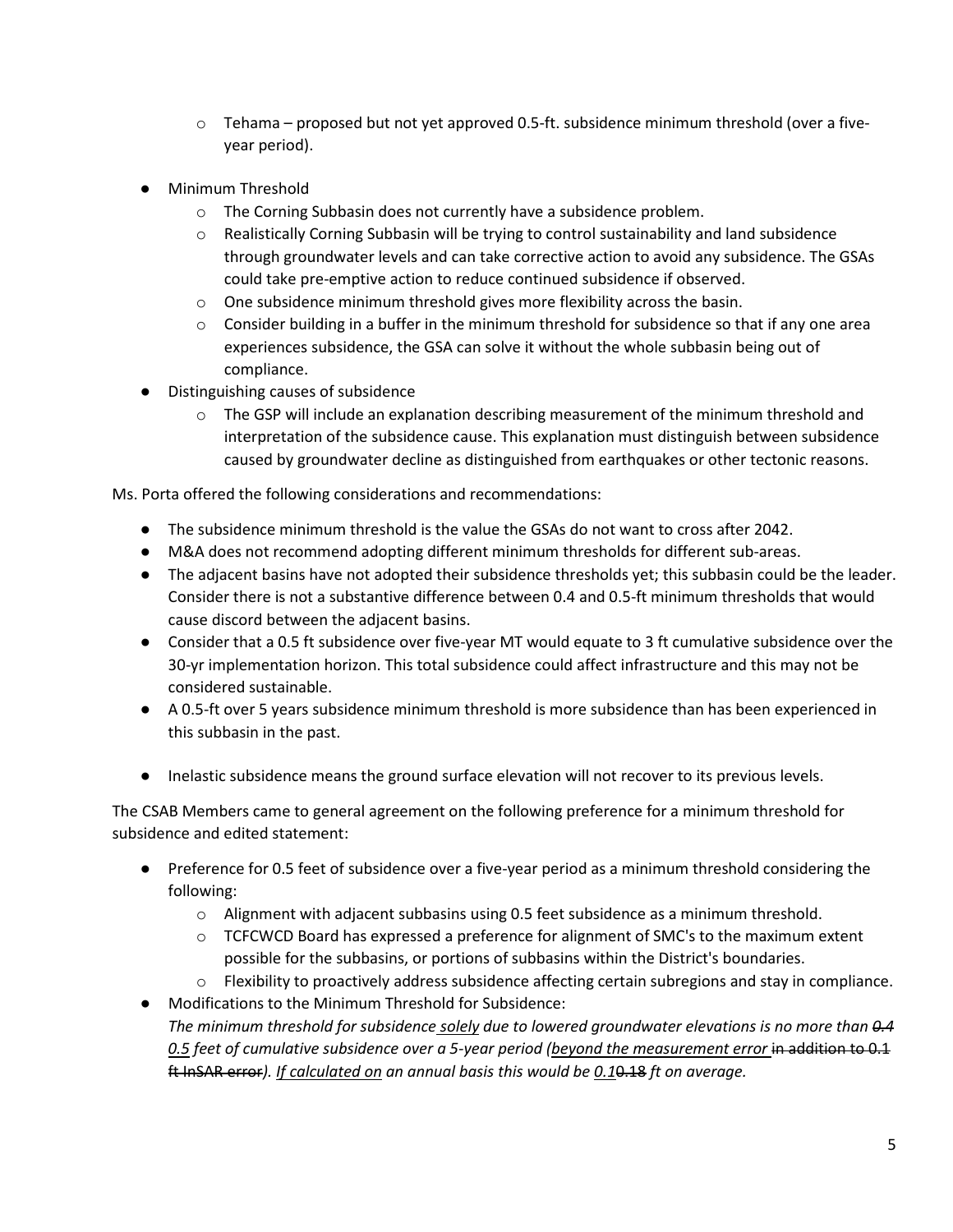### CSAB Discussion of Measurable Objectives

The CSAB members discussed the following issues related to the Measurable Objectives:

● Consider setting the measurable objective to not exceed the last 10-year average of subsidence.

Ms. Porta offered the following considerations and recommendations:

● The Corning Subbasin is not currently experiencing wide-spread subsidence issues and the goal could be to keep it that way.

The CSAB Members came to general agreement on the following preference for a measurable objective for subsidence and edited statement:

● Modifications to the Measurable Objectives for Subsidence:

*The measurable objective for inelastic subsidence solely due to lowered groundwater elevations is zero throughout the subbasin beyond any measurement error. To account for error in the InSAR data, the annual measurable objective is set to 0.1 feet of subsidence per year, while maintaining no subsidence.*

The CSAB agreed to return to the Subsidence SMC at a later meeting with the proposed revisions for the SMC Subsidence statement and Minimum Thresholds as well as a revised Measurable Objectives statement in answer to their proposals during this meeting.

#### Public Comment

- Lerose Lane (Ms. Lane) When you were talking about the .1 ft. You should add "or less" to the statement of Measurable Objectives
	- o The CSAB recommended eliminating the sentence in question.
	- $\circ$  Ms. Lane Will there be maximum allowable subsidence to trigger corrective action?
		- Ms. Porta This threshold would be the maximum.
- Brandon Davison, DWR Submitted the following excerpt from DWR's Best Management Practices (BMPs) in the chat.
	- o *Subsidence as an Example*

*As described below, either approach could be applied to subsidence. • Approach 1 – Groundwater level minimum thresholds are above historical low groundwater levels. The GSA determines and documents that avoidance of the minimum thresholds for groundwater levels will also ensure that subsidence will be avoided. In this approach, the GSA would be applying the same numeric definition to two undesirable results – chronic lowering of groundwater and subsidence (Figure 9).*

*• Approach 2 – The GSA has determined that specific areas are prone to subsidence, knows what the historical low groundwater levels are for those areas, and has demonstrated that no additional inelastic land subsidence will occur as long as groundwater levels remain above historical lows. The GSA develops minimum thresholds for land subsidence based on groundwater levels*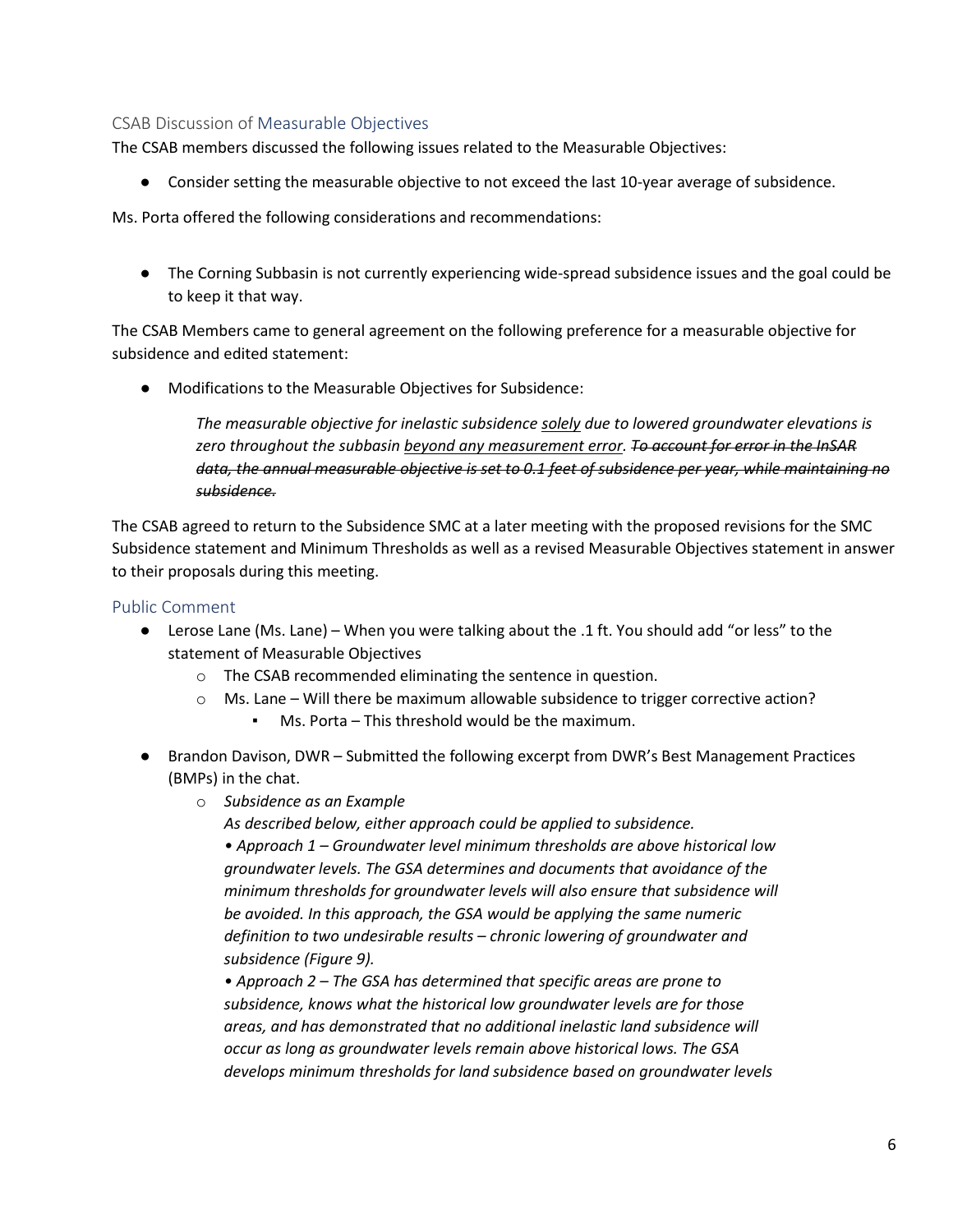*for the areas prone to subsidence (Figure 9). These land subsidence representative monitoring sites are not necessarily included as representative.*

## 7. Review Projected Water Budgets and Introduction to Storage Decline SMC

### Review Key Takeaways from Water Budgets and How They Are Used in GSPs

Ms. Porta presented takeaways from the water budgets, clarified assumptions, and offered recommendations:

- The water budget includes future scenarios with projected climate change in which pumping is increasing due to demand driven by an increase in crop consumptive use.
- The projected pumping could cause the groundwater levels to decline to a point where the surface water becomes a losing rather than a gaining system. This would require more active monitoring near streams and an understanding if this condition becomes significant and unreasonable for beneficial users. This will be important information to consider for the special workshop meeting on the groundwater level SMC.
- For the 2070 projections, if population and agricultural growth is set at zero, the projection is based on agricultural land use in 2018 in Tehama County, and 2015 land use in Glenn County (based on currently available data).
- Recommendation to include increased agricultural acreage to be included in the 5-year update. We don't have a land use map that is accurate between 2018 and 2021.
- The team is working on a modeled scenario that includes assumptions for optimizing surface water use in the basin. These model results will be reviewed at a future meeting.

### Review Information on Storage Decline SMC

Ms. Porta reviewed the regulations for storage decline SMC and the two approaches that can be used to set these SMC: either reporting actual pumping in the basin or using groundwater levels as a proxy. In addition, she made the following comments:

- If the basin water levels are staying above the groundwater level minimum threshold, the basin is on the path to sustainability and the storage decline would also be zero at sustainability (which is where you want to be).
- Sustainable yield is related to how the GSAs set thresholds. It is the amount of pumping without causing undesirable results.

### CSAB Discussion

Board members and staff discussed the following:

- Question on which approach is best to use: The disadvantage to using groundwater levels as a proxy is that it is not exactly per the regulations.
- There is no basin-wide accurate measurement of pumping; The error associated with reporting groundwater pumping is based on an approximation of crop consumptive use and per capita water use. Therefore, there is uncertainty in trying to assess the level of pumping.
- By using groundwater levels as a proxy, the GSA can develop annual change in storage calculations by subtracting the water level data from the previous year to the current year. It's a nice way to check your change in water storage annually.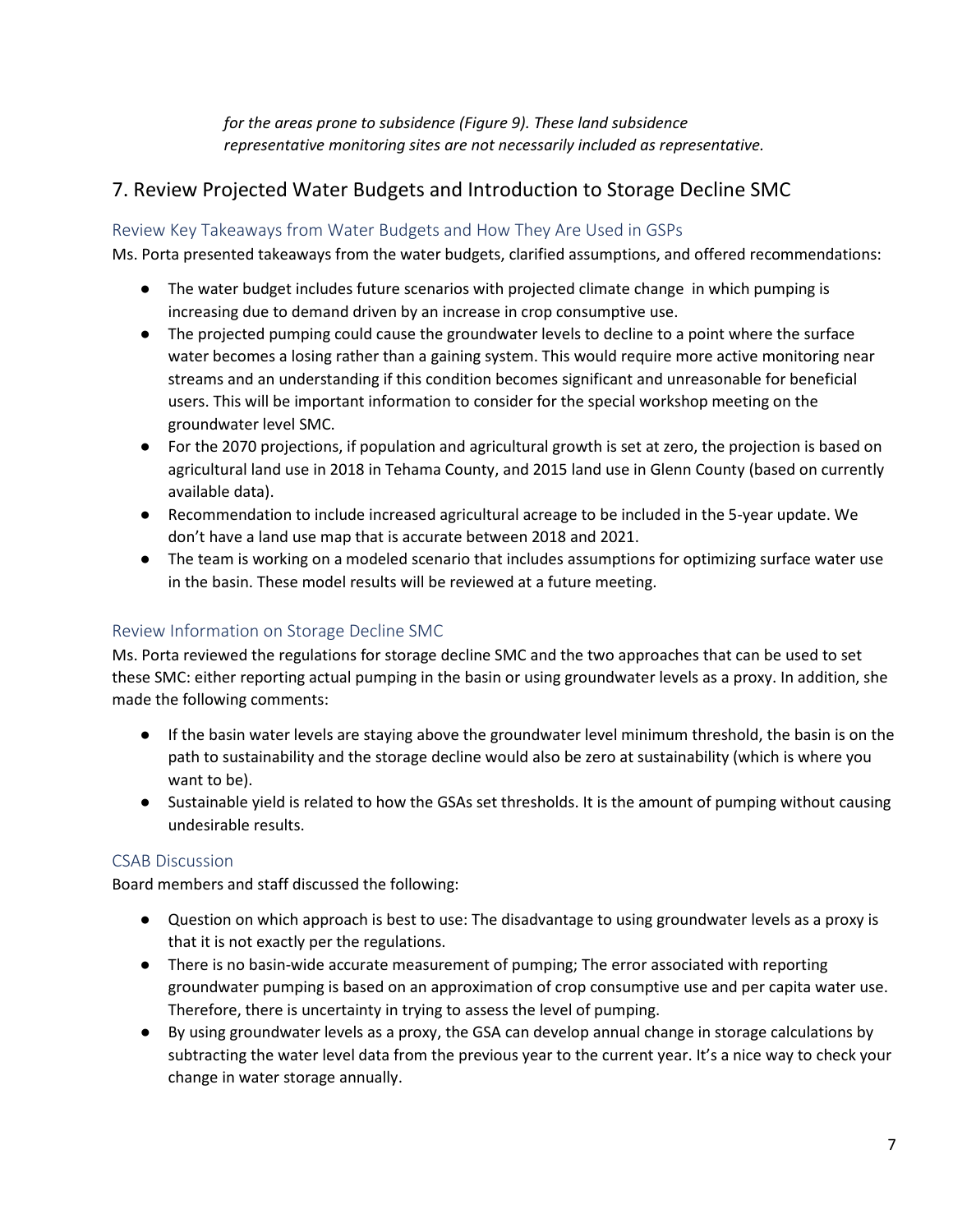● The Storage Decline SMC would hinge on the Groundwater Level SMC. This approach avoids metering every pump in the area.

The CSAB members discussed the following initial preferences in relation to the Storage Decline SMC:

- Support for using groundwater levels as opposed to pumping data to measure the Storage Decline SMC.
- Preference for avoiding metering all groundwater wells to inform pumping data to evaluate storage decline.
- Suggestion to set the storage decline SMC after the groundwater level SMC.

### Public Comment

● Ms. Williams, landowner and retired engineering geologist – I am concerned about shortsightedness of just using water levels for the minimum thresholds. It is reasonable to try to avoid reporting pumping. But given the planning horizon for this process, it would be worthwhile to lay the groundwork for getting a better handle on the pumping that goes on in the basin before 2072. In the next years, there will probably be some simple technology to add to every major pumping well to gather that data. I am not suggesting a heavy-handed governmental approach. I would submit that the major water users have a good idea of how much water they are applying. I suggest the GSA include the potential for incorporation of actual pumping groundwater extraction rates.

## 8. Initial Review of Projects and Management Actions

### Review initial options on potential projects and management actions to maintain groundwater sustainability.

Ms. Porta reviewed potential areas for project ideas that assist with sustainability.

### CSAB Discussion

Board members and staff discussed the following:

- Explore mitigation projects to deepen domestic wells below a certain groundwater level to allow production during droughts.
- Explore projects supporting dual water systems using USBR project surface water and groundwater.
	- $\circ$  Mitigate conversion costs to minimize groundwater use in the Stony Creek area.
	- o Example from Orland Water Users Association area, where 4 water users draw on USBR project water to irrigate almonds. They have a dual system drawing on USBR project water and a well for frost protection. The system requires some additional filtering. They have been successful with this dual system. This could be an example for other areas that have access to surface water.
- Explore projects to increase surface water use to offset groundwater.
	- $\circ$  Preference to use surface water diverted from USBR's project water to decrease groundwater use in years when surface water is available.
	- $\circ$  USBR water prices are more expensive than pumping well water and surface water also requires additional filtering to irrigate trees. USBR price decrease seems non-negotiable. The increase in cost has driven growers to pump more groundwater instead of using surface water.
	- $\circ$  Suggest exploration of a project to develop a wintertime water diversion from Deer and Mill Creeks into the Corning Canal and into the seasonal creeks on the East Corning area. The USBR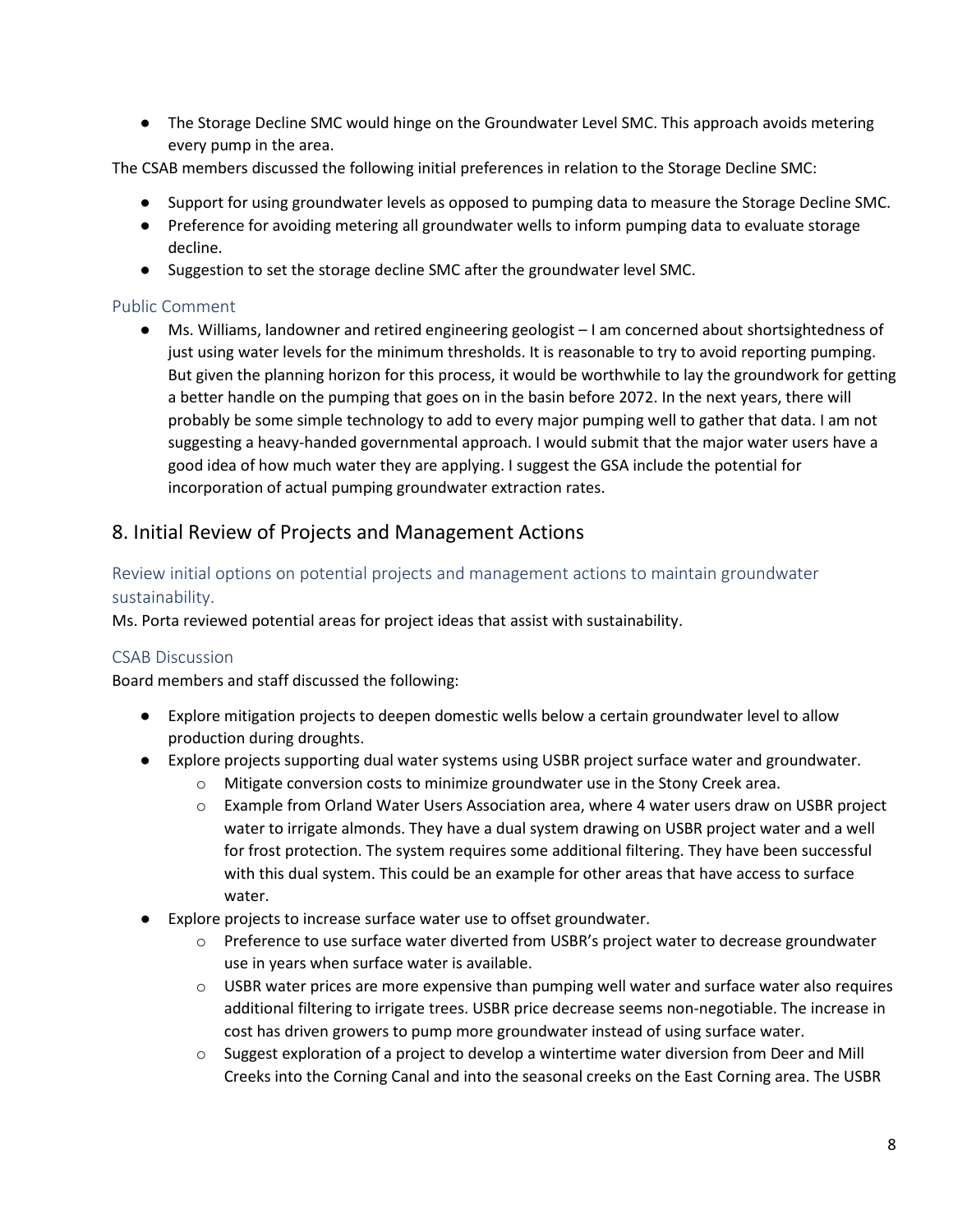website indicates that these creeks have water available for purchase for recharge. However, the cost to use that water for recharge may be prohibitive.

● Focus on incentive practices and avoid heavy handed coercive methods.

Ms. Porta provided guidance that the goal is to come up with 5-10 projects that are reasonable for the Corning Subbasin GSAs to implement.

### Public Comment

- Ms. Williams Is there a USBR representative involved in SGMA implementation?
	- $\circ$  Ms. Porta There is a USBR representative in Willows with whom the GSAs have started to review GSP goals in the Subbasin and the challenges surrounding project water use.
	- $\circ$  Ms. Williams I suggest the GSP include a clear description of the USBR pricing issue compared with the cost of groundwater pumping in the subbasin so that it is accessible to support restoring some surface water use in the subbasin historically.

## 9. Next Steps (Reminders)

Ms. Porta reviewed the schedule and next steps and agenda items for the next CSAB meeting:

- April Special CSAB Meeting on Groundwater Level SMC to be scheduled
- May Continue discussion on other SMCs
- June Revise the list of projects and management actions and discuss funding.

### 10. Adjourn

Ms. Leimbach thanked Ms. Porta, CSAB members, and the public for participating in this great discussion and adjourned the meeting at 4:22 PM.

## Meeting Participants

### CSAB Members

- Brian Mori, Corning Sub-basin GSA
- Julia Violich, Corning Sub-basin GSA
- Bob Williams, Tehama County Flood Control and Water Conservation District (Board Member)
- David Lester, Tehama County Flood Control and Water Conservation District (Groundwater Commissioner)

#### CSAB Alternates

- John Amaro, Corning Sub-basin GSA
- Ian Turnbull, Tehama County Flood Control and Water Conservation District

#### Other Participants

- Allan
- Bill Crain
- Brandon Davison, DWR Northern Region